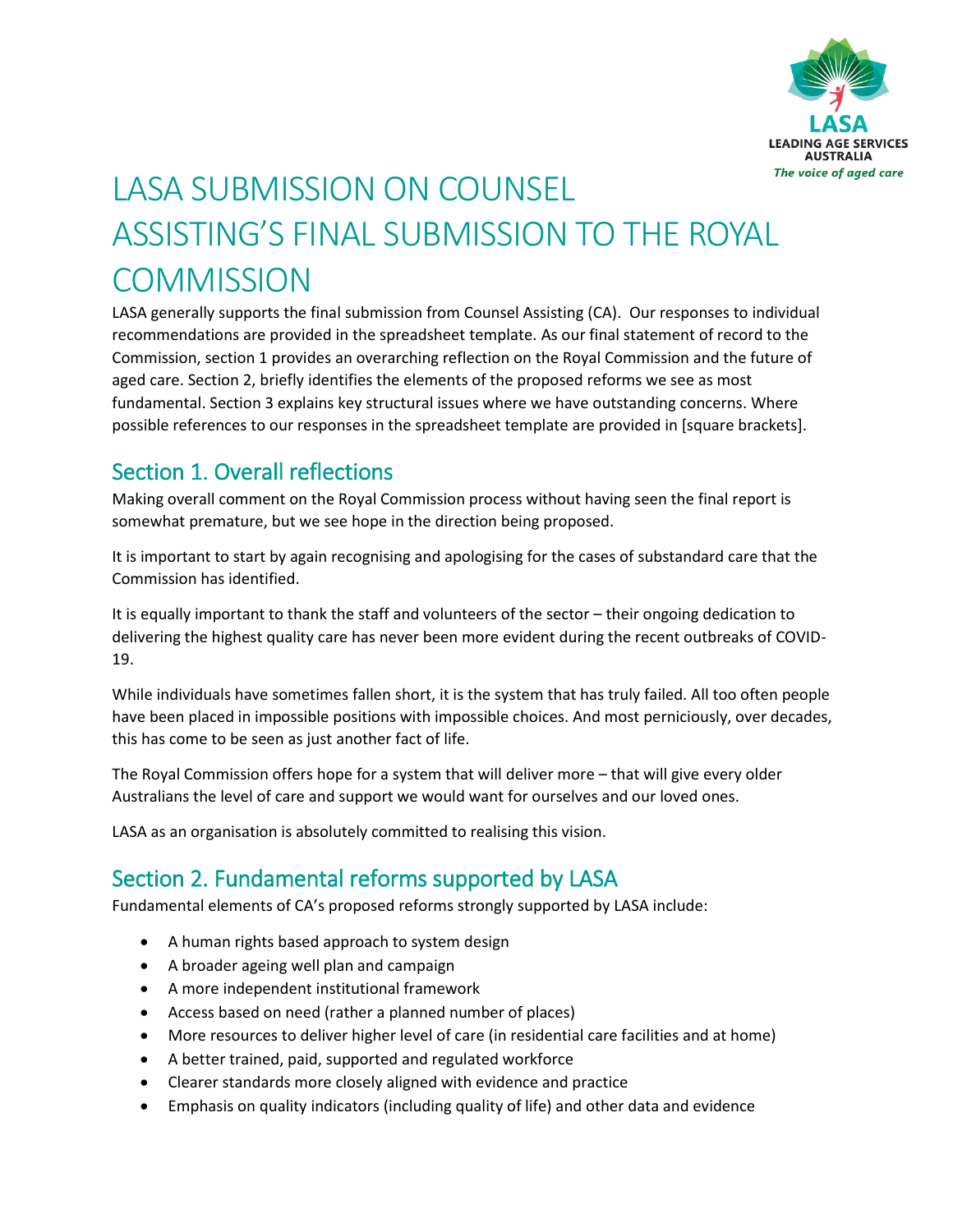- Independent measurement of the cost of delivering high quality care (to determine funding)
- Interim funding measures (to support the system while reform occurs)
- More rigorous arrangements to measure and address the needs of vulnerable groups
- An effort to set a clear timetable for reform

# Section 3. Issues and concerns

There are also some structural issues where we believe the approach recommended by CA needs to be strengthened or adjusted.

#### 1. Manage the implications of more home care

LASA supports making more care at home available to older Australians. However, the expansion of care at home is a major structural change that raises important issues which need to be carefully managed.

- 1.1. Clarify expectations for caring for people with more complex needs at home, including the distinction between residential care and home care – offering residential care equivalent funding without addressing these issues will be highly risky *[see response to R89]*
- 1.2. Determine what payments count towards funding equivalence with residential care this will be vital to ensuring the intent of support being location agnostic *[see response to R89]*
- 1.3. Take a staged approach to increasing home care levels so that the system has time to adapt *[see response to R89]*
- 1.4. Consult closely with home care providers on a manageable schedule for clearing the queue *[see response to R9]*
- 1.5. Create a plan to support residential care to adapt to expansions in home care without risking supply or stability *[see response to R9]*

#### 2. Clearly link funding and practice – no more 'impossible decisions'

A key weakness in the current system is that there is no link between the cost of care older people need and the funding allocated to providers. CA recognises this issue, and suggests the proposed independent pricing authority set prices based on cost data and benchmarking. However, we fear providers will continue to be forced to make 'impossible decisions' unless there is a clear statement of principle articulating the need to link funding and practice.

2.1. A guiding principle for the independent pricing authority must be that funding is sufficient for a provider of average efficiency to simultaneously (a) deliver high quality support that meets community expectations (b) provide pay and conditions for staff that reflect the value and difficulty of their work and enable recruitment, training and retention (c) achieve financial sustainability. *[see responses to R5 and R85]*

#### 3. Support practice improvement

We support the data based funding model articulated by Counsel Assisting. However, the weakness of this model is that it tends to be backwards looking. Major changes in practice that involve significant costs are only funded retrospectively once they have been reflected in a cost study. CA recognises the need to fund some changes – such as major increases in staffing and wages – prospectively based on estimated cost. However, major cost increases can also be created more indirectly through changes in the standards and other regulations. Importantly, change itself involves significant costs – with new practices requiring active investment to understand and embed. Finally, changes in practice cannot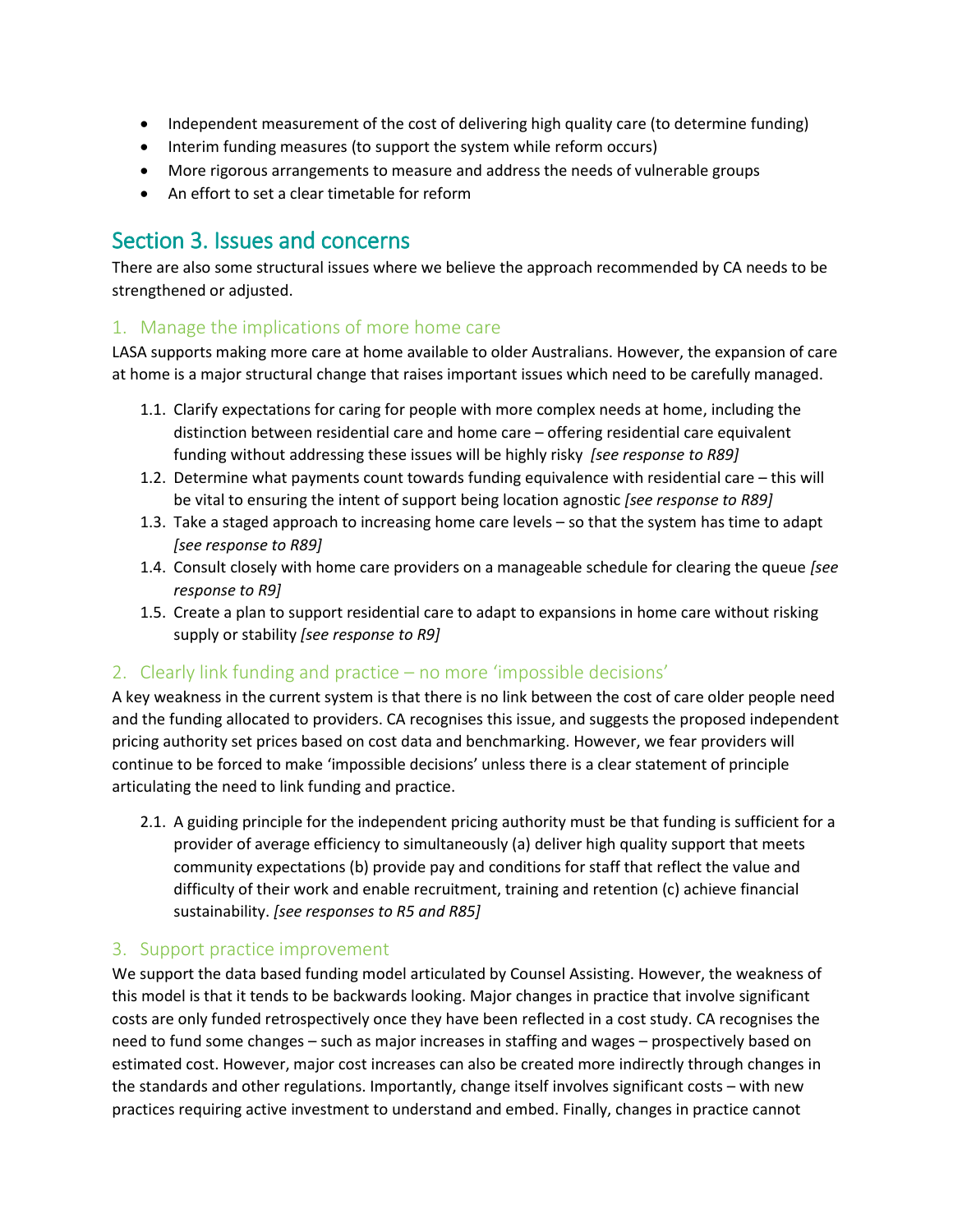occur overnight so there must be funding and programs to support voluntary compliance with any change before it is mandatory.

- 3.1. Significant changes in expected practice must be supported prospectively through practice improvement programs that resource (a) any required change management and training (b) the practice itself (c) voluntary compliance from early adopters *[see responses to R47, R85]*
- 3.2. The standard setting authority should work with the pricing authority to determine whether changes in practice require additional resourcing *[see responses to R24-R29 on standard setting]*
- 3.3. Services able to meet mandatory minimum staffing requirements ahead of the proposed deadlines should be funded to do so. This may require an interim case mix adjustment based on ACFI and/or early data from AN-ACC shadow assessments. *[see responses to R47, R85]*

### 4. Fine tune minimum staffing requirements

LASA supports more staff in residential care. Minimum staffing rules can be made workable with casemix adjustment. However, CA's proposal needs to be fine-tuned to support the best outcomes for residents.

- 4.1. Allow minimum staffing to be adjusted provided it can be shown to the regulator that residents are still better off overall (this may involve adjusting for floorplan as well as casemix when determining minimum staffing requirements or recognising the benefits of investments in new models of care, monitoring technology or smart call bell systems) *[see responses to R47.6 and R47.7]*
- 4.2. Ensure lifestyle staff and allied health staff (if not funded separately through R18) can be counted towards the benchmark *[see responses to R47.2 and R47.4]*
- 4.3. Consider how the cost of the proposed staffing will be determined given it would be much cheaper under phase 2 to have more nurses and less overall care hours *[see response to 47.4]*

#### 5. Ensure needs are assessed appropriately

Accurate, consistent, timely and transparent assessment is the foundation of the aged care system and more attention must be given to how the performance of this critical function is managed and monitored.

- 5.1. Individuals and providers should be able to challenge an assessment, including presenting evidence not considered in the standard assessment tool. *[see response to R12]*
- 5.2. Assessors consistently delivering above or below average ratings should be monitored along with interrater reliability, client and provider satisfaction, and timeliness – with regular publication of performance against targets. *[see response to R12]*

#### 6. Support consistent co-contributions

We are concerned that CA's proposals on co-contributions would have the effect of reducing overall private contributions to the cost of aged care. There is no doubt that more tax or levy based funding, will be needed but user contributions should be sought where this is fair. Aged care services of all types reflect the additional costs of impairment and individual co-contributions should be based on their ability to meet these costs privately rather than the type of support they need. Those with greater means can afford to pay more regardless of the type of service. Those with lower costs can afford to pay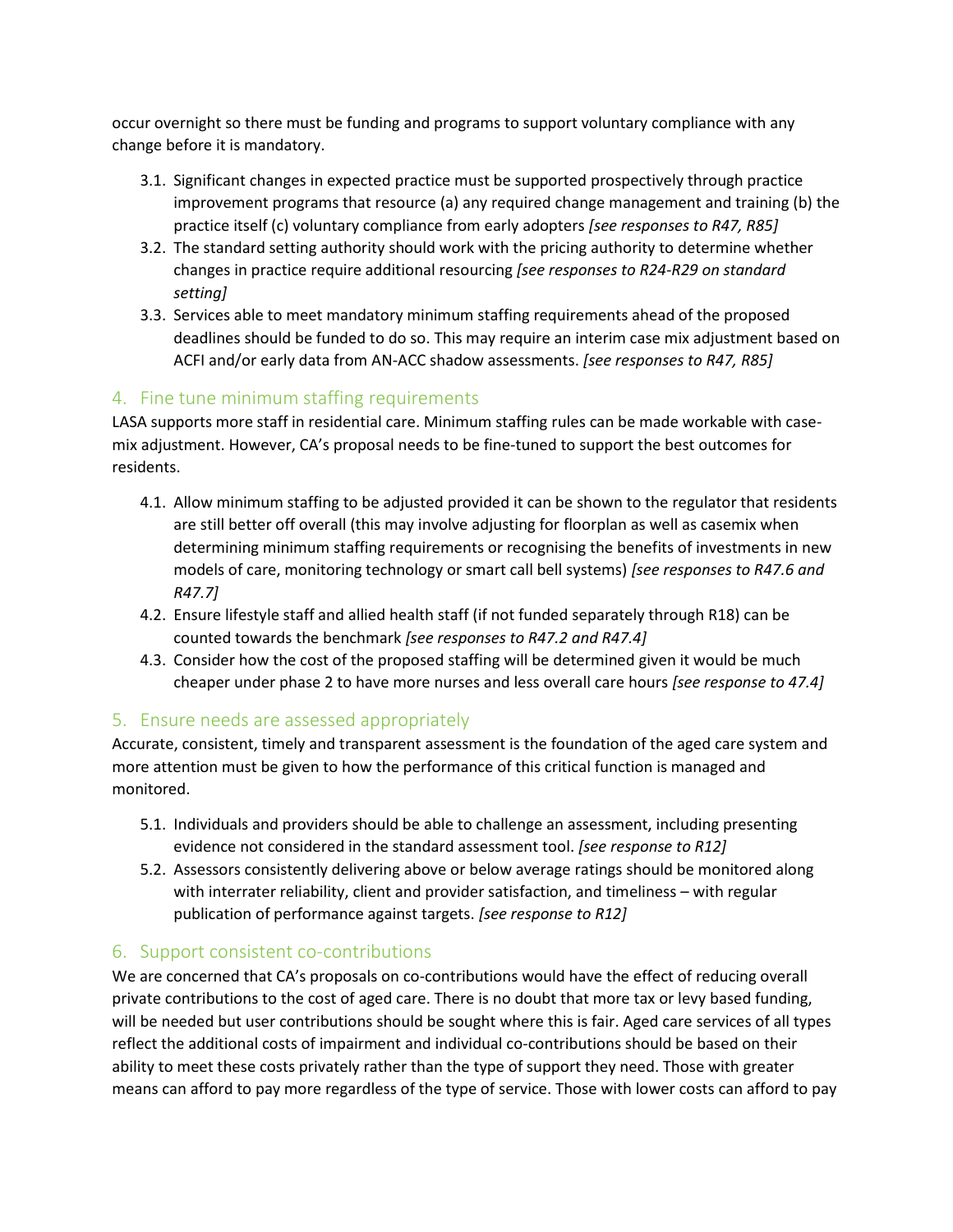a higher percentage of the total cost themselves, though this needs to be balanced against discouraging access to low level preventative services. For accommodation, whether the house an individual owns is being used by a protected person also needs to be accounted for.

6.1. There should be a consistent approach to co-contributions across all types of support based on the total cost for the person, their means, and accounting for the potential of perverse incentives *[see responses to R94 to R99]*

#### 7. Support price flexibility in residential care

We understand the desire to protect older Australians by having prices set by the price regulator. However, price controls also stop people from choosing to pay more for different or higher quality services – as they can in all other areas, including healthcare – and create bizarre situations where a person can purchase additional hours of care from a third party but not their approved provider. It is also inconsistent to restrict price flexibility for some services on the basis of lack of competition while allowing price flexibility for accommodation which is inextricably bundled with those services. Price controls encourage a focus on improving financial performance through cost reduction rather than developing better services that people will pay more for.

7.1. Prices for all residential care services should be subject to a pricing regime similar to accommodation, where there is flexibility in prices up to a threshold with low means individuals supported by government *[see responses to R94 to R99]*

#### 8. Support choice in how to pay for accommodation

CA contemplates the removal of Refundable Accommodation Deposit (RADs) as a long-term goal. We oppose this. While bonds do raise some difficulties they remain the preferred payment option for many older Australians. They also remain essential to the financing of the sector. One of the solvable problems is the requirement for a standard conversion between bonds and daily payments, when the reality is that the value of a bond to a provider depends on their circumstances. Providers should be able to reflect the relative value they place in different payment options rather than having a standard conversion.

8.1. Providers should have more flexibility to choose how they structure their payment options by changing the relative value of daily payments and bonds depending on their circumstances *[see response to addition matter 'capital financing']*

#### 9. Support faster adoption of robust quality indicators

It is good that CA has recommended the collection and publication of quality indicators. However, the short-term indicators proposed have serious short-comings and the timeline for long-term development of quality indicators is insufficiently ambitious. There are much better indicators that could be available much more quickly and would provide a more accurate reflection of quality to assist older Australians, measure system performance and inform practice. The Registry of Older South Australians (ROSA) has indicated that an initial set of risk adjusted, benchmarked performance indicators for residential care could be available in 6 months if the data is released by Government. There is also increasing use of quality of life measurement in care planning through tools like the Adult Social Care Outcomes Toolkit (ASCOT) and this could be endorsed for broader adoption.